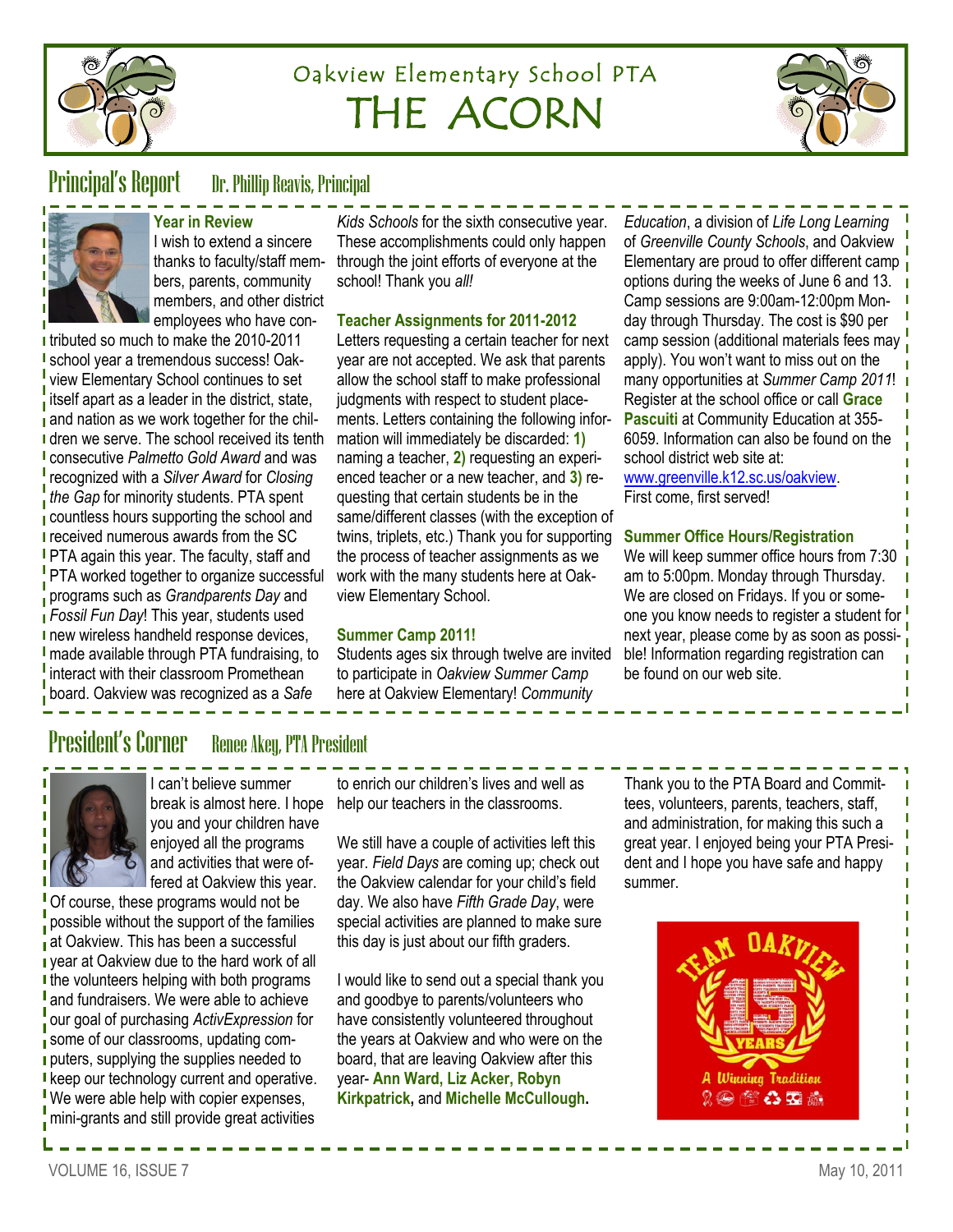## Ways and Means Michelle Inserillo and Judy Parker, Co-chairs

I This has been a truly busy and wonderful year here at Oakview. I would like to take I this opportunity to thank the PTA members that volunteered for our *Fundraising Committees* and made them so successful.

I would also like to say thank you to all the families that have volunteered and gave

## Legislative Updates Karen Akerhielm, Chair

If's hard to believe the school year is almost over. The PTA Legislative Committee would like to thank the Oakview community for **their support this year for the candidate fo-I** rum we held in November, and the positive

their time and donations throughout the year. Without all of you, our fundraising efforts would not have been nearly as successful as they were. We do this for our children, and we do this together!

As this year ends, I would like to welcome all our new PTA members for the upcoming

response to the information provided in this column. If you would like to serve on the Committee for the 2011-12 academic year, please contact me at [Karenmti@aol.com.](mailto:Karenmti@aol.com) Our goals for the next year include hosting

school year and also welcome my new cochair Melissa Pair. Have a safe and happy summer, and we will see you in August!

Representative **Phyllis Henderson** and **Senator Phillip Shoopman** at Oakview for parent forums on educational issues.

### Volunteers Jennifer Cook and Nicole Westmoreland, Co-Chairs

**I** Thank you to the many volunteers at Oak-**I** view! Together we have made a difference  $\frac{I}{I}$  in our children's education. We especially want to thank those veteran volunteers. some who will not be at Oakview next year. **I** Thank you for seizing the opportunity to be I in your children's classrooms. We hope you enjoyed every minute of it! We also want to thank our new volunteers who just spent **their first year at Oakview. Always remem**ber that your volunteer work directly contrib-I utes to a school and to the children, who most certainly will continue to be recognized

for high achievement far into the future.

We would like to recognize our 2010-2011 Grade Level Coordinators: **Kimberly Masters, Jennifer Pestrak, Maggie Taylor, Kim Cotty, Tracie Dowis, Melanie Vaness**  and **Paige Dillon**. A special note of gratitude also goes out to our tremendous team of *Room Coordinators*. Your leadership and involvement made a true difference this year. We thank you for the countless hours that you and your classes contributed to our teachers and children.

Thank you also to our teacher volunteers who hosted a wonderful *Volunteer Breakfast*. We thank the *Hospitality Committee*, *Room Coordinators* and parents for recognizing all of Oakview's faculty during *Teacher Appreciation Week*. It was a special week dedicated to those who wholeheartedly embrace our children's learning. We are looking forward to a wonderful 2011- 2012 school year!

Box Tops Christi Yenser, Coordinator

Thank you to everyone who sent in *Box Tops* this year. We had a very successful campaign. The program earned over \$3,100 for Oakview. Please remember to clip your *Box Tops* over the summer. We will be collecting them again next year and will kick off the 2011-2012 school year with the *Box Tops Blitz*. Thanks so much for your support!